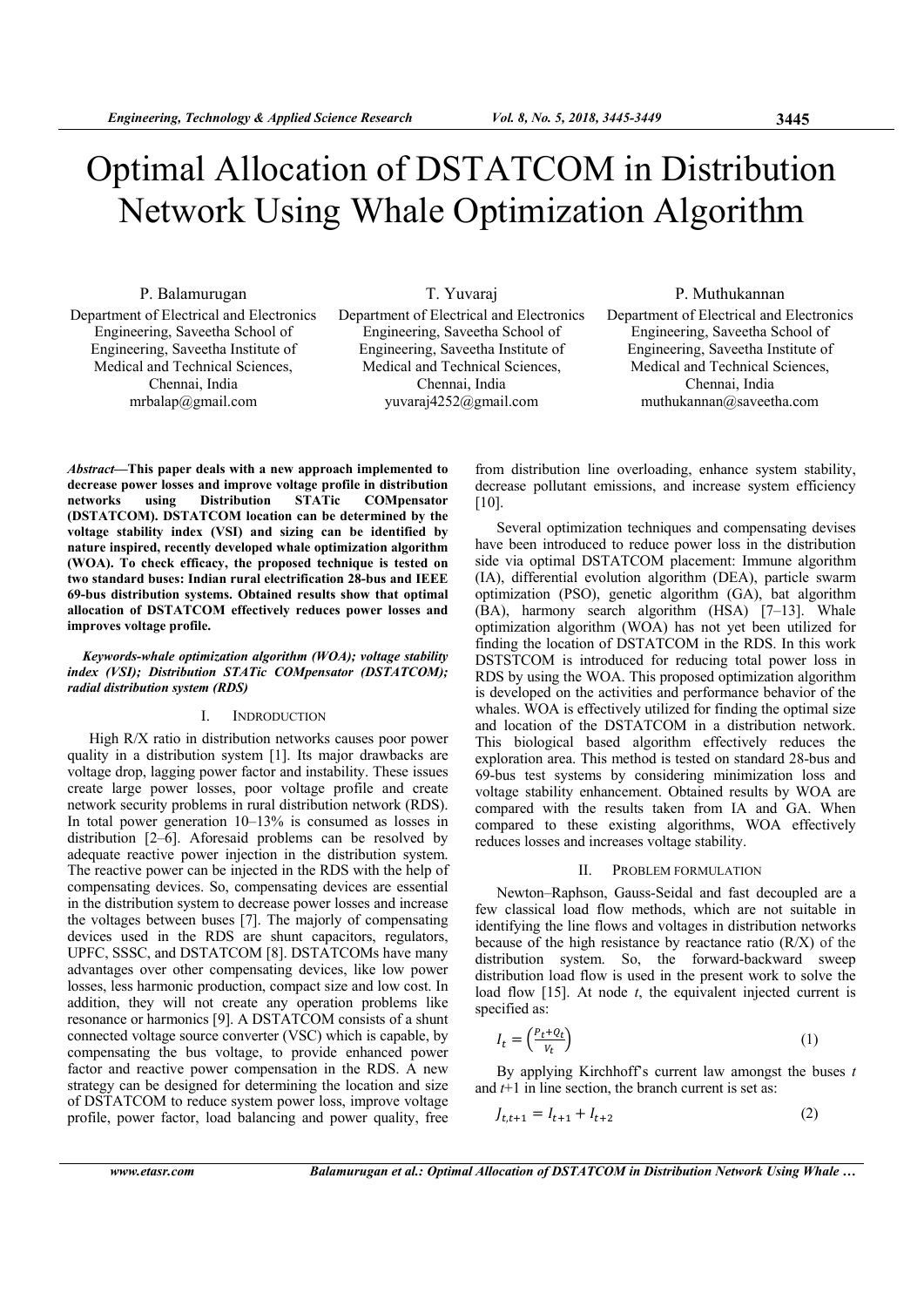By the usage of bus injected in the direction of branch current matrix (BIBC), (2) is resulted into matrix format:

$$
|J| = |BIBC||I| \tag{3}
$$

For calculation of voltage at buses *t*+1, Kirchhoff's voltage law is employed and the equation is specified as:

$$
V_{t+1} = V_t - J_{t,t+1} \left( R_{t,t+1} + jX_{t,t+1} \right) \tag{4}
$$

In the middle of line section buses *t* and *t*+1, the real reactive power loss will be computed as:

$$
P_{Loss(t,t+1)} = \left(\frac{P_{t,t+1}^2 + Q_{t,t+1}^2}{|V_{t,t+1}|^2}\right) * R_{t,t+1}
$$
\n
$$
Q_{Loss(t,t+1)} = \left(\frac{P_{t,t+1}^2 + Q_{t,t+1}^2}{|V_{t,t+1}|^2}\right) * X_{t,t+1}
$$
\n(6)

Total power loss  $P_{TLoss}$  in the system is calculated by summing up of all losses in every line section:

$$
P_{TLoss} = \sum_{t=1}^{nb} P_{(Loss, t, t+1)} \tag{7}
$$

*A. Objective Function* 

Objective function's mathematical formulation is stated as:

$$
Min(F) = min(\frac{P_{loss}}{VSI})
$$
\n(8)

where  $P_{T,loss}$  is the total power loss of the radial distribution system.

#### *B. Constraints*

Additional inequality constraints are also considered for this problem. These are:

*1) Voltage Deviation Limit:*   $V_t^{min} \leq |V_t| \leq V_t^*$  $\max$  (9)

where  $V_t^{min}$  and  $V_t^{max}$  are the minimum and maximum voltage limits at bus *t*, respectively.

## *2) Reactive Power Compensation:*

$$
Q_{DSTATCOM(t)}^{\min} \leq Q_{DSTATCOM(t)} \leq Q_{DSTATCOM(t)}^{\max}
$$
  

$$
t = 1, 2, \dots, nb
$$
 (10)

where  $Q_{DSTATCOM(t)}^{\text{min}}$  and  $Q_{DSTATCOM(t)}^{\text{max}}$  are the minimum and maximum reactive power limits at bus *t*, respectively.

### *C. Voltage Stability Index*

In order to discover the node, VSI is used. At each node, voltage stability is calculated with the aid of (11). The less significance VSI node will be the appropriate locality for the employment of DSTATCOM [16]. To avoid the probabilities of voltage collapse, VSI will be maximized.

$$
VSI(m+1) = |V_m|^2 - 4\left[\frac{P_{m+1,eff} * X_m}{Q_{m+1,eff} * R_m}\right]^2
$$
  
-4 $[P_{m+1,eff} + R_m * Q_{m+1} + X_m]|V_m|^2$  (11)

#### III. WHALE OPTIMIZATION ALGORITHM

WOA is a biological based optimization algorithm which is developed on humpback X behavior of whales. Certain brain cells of whales and human beings are similar. The special behavior of whales in search for food is called bubble-net feeding method. The searching method is based on creating bubbles by encircling or through a '9'-shaped path. This behavior of searching is derived mathematically by two phases [17]:

## *A. Searching and Encircling Prey*

Searching prey can be modeled by (12) and (13), where variables *A* and *C* are coefficient vectors denoted as in (14) and  $(15)$ 

$$
D = |C \cdot X_{rand} - X| \tag{12}
$$

$$
X(t+1) = X_{rand} - A.D \tag{13}
$$

$$
A = 2 \cdot a \cdot r - a \tag{14}
$$

$$
C = 2.r \tag{15}
$$

where  $\alpha$  is linearly decreasing from 2 to 0 and  $r$  is a random number between [0, 1].

$$
D = |C \cdot X^*(t) - X(t)| \tag{16}
$$

$$
X(t+1)=X^*(t) - A.D \tag{17}
$$

If  $A \ge 1$ , searching prey, denoted by (12) and (23), otherwise encircling prey, by shrinking mechanism denoted by (16) and (17), are used, where  $t$  is the current iteration,  $\hat{X}$  is the position vector and *X\** is the best value of the position vector so far.

## *B. Spirally Updating Position*

Position updating is denoted by (18):

$$
X(t+1) = \begin{cases} X^*(t) - A.D, \text{ if } p > 0.5\\ D.e^{bl}.\cos 2\pi I + X^*(t), \text{ if } p \le 5 \end{cases}
$$
 (18)

where  $p$  is a random number between [0, 1],  $l$  is between [-1, 1] and *b* is constant for describing the spiral shape [18].

#### *C. Proposed Work Implementation*

WOA approach to reduce power losses and enhance voltage profile by placing DSTATCOM optimally in the network is described by the following steps:

- Step 1: Set load data and bus data.
- Step 2: Estimate the total power loss, VSI and bus voltages using forward–backward sweep method.
- Step 3: Read line and load data of the system and solve the feeder-line flow for the system using load flow method.
- Step 4: Find the best DSTATCOM locations using VSI.
- Step 5: Set the population/solutions itmax=100, number of DSTATCOM locations d=1, DSTATCOM Min=20, DSTATCOM Max=2000
- Step 6: Generate the population of DSTATCOM sizes randomly using :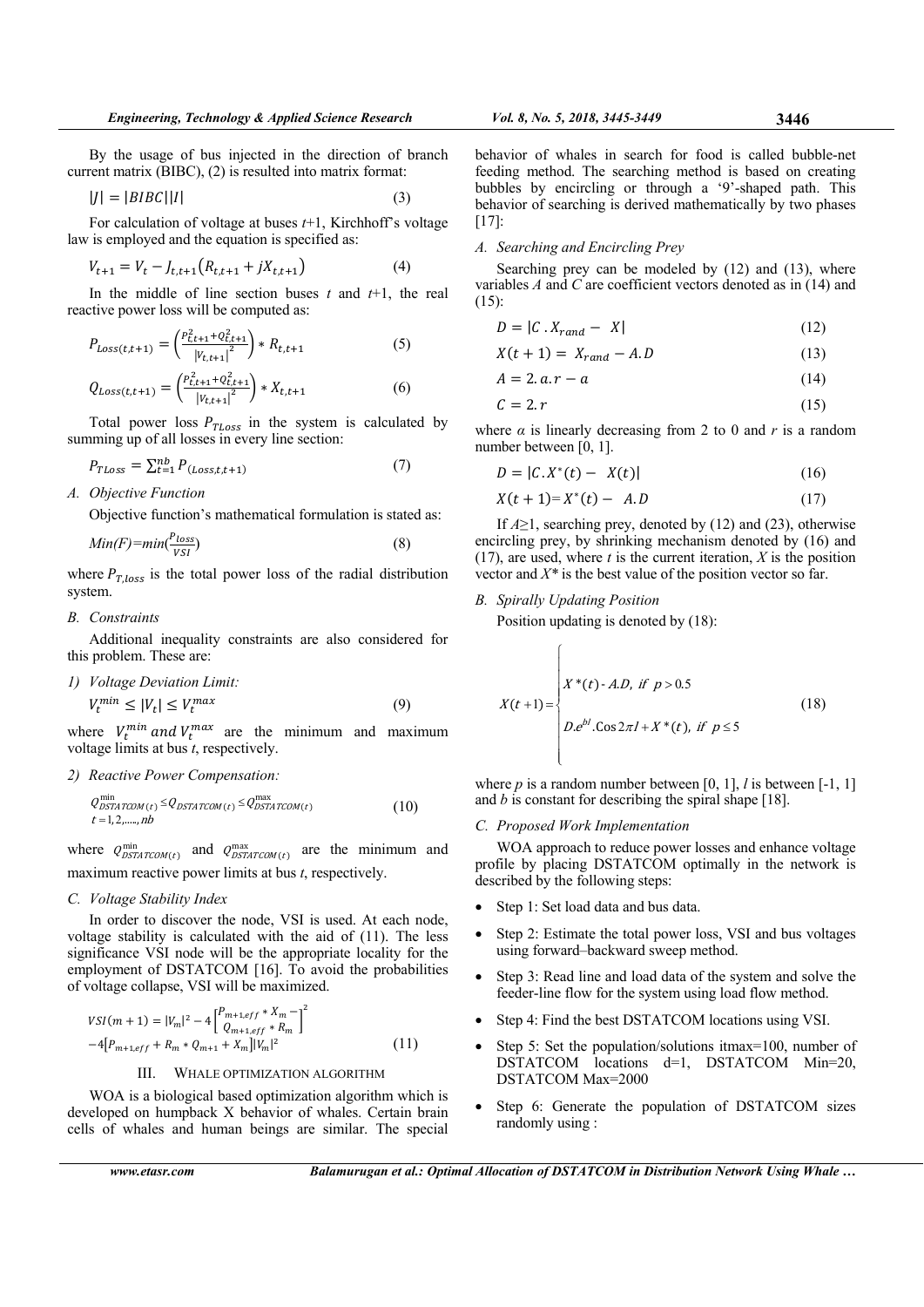Population= $(DST_{max}-DST_{min})\times rand()+DST_{min}$ 

where  $DST_{\text{max}}$  and  $DST_{\text{min}}$  are minimum and maximum limits of DSTATCOM sizes.

- Step 7: Find power losses for generated population.
- Step 8: Current best solution is DSTATCOM values with low losses.
- Step 9: Whales position can be updated through  $(13) (15)$
- Step 10: From updated population, losses can be determined, by load flow method.
- Step 11: If acquired losses are less, then substitute with current best solution or else repeat step 9.
- Step 12: Display the results if maximum iterations number is reached.

#### IV. RESULTS AND DISCUSSION

In this paper, WOA is implemented for 28-bus and 69-bus systems. In these test systems, three different cases are analyzed to show the effectiveness of the proposed method as shown in Tables I and II, namely a system without DSTATCOM, system with single DSTATCOM, and system with multiple DSTATCOMs. To show the advantage of WOA, the simulation results of WOA are matched with the ones from other existing optimization methods. The results produced by WOA are better than the ones acquired with other optimization methods.

#### *A. 28-Bus Indian Rural Distribution Network*

To evaluate the capability of the proposed method in real time systems, an 11kV, 28-bus rural Indian distribution system has been taken and tested. The network is radial in nature with 28 buses and the substation linked at first bus as displayed in Figure 1. Essential load and bus data of power lines are taken from [19].



Fig. 1. One line diagram of 28-bus Indian distribution network

#### *1) Case (i) System without DSTATCOM*

The initial power losses without using any DSTATCOM in the radial network are 68.88kW. Performance analysis of the 28-bus test system in terms of power losses and voltage stability index with and without DSTATCOM are displayed in Table I.

## *2) Case (ii) System with Single DSTATCOM.*

By this process, the  $7<sup>th</sup>$  bus is designated as an optimal DSTATCOM installation and the optimal place of this location can be designed through WOA. The power losses are reduced to 36.89kW from 68.88kW and the voltage profile is greatly improved. The least bus voltage is obtained by placing single DSTATCOM is 0.9472p.u.

#### *3) Case (iii) System with Multiple DSTATCOMs*

By this process, two DSTATCOMs are optimally placed and sized at  $7<sup>th</sup>$  and  $12<sup>th</sup>$  bus. From Table I, it is observed that power loss reduction and voltage stability enhancement are high in multiple DSTATCOM placement compared with single DSTATCOM placement. Power losses are reduced to 33.75kW and the VSI is improved to 0.8035p.u with multiple DSTATCOM placement. Also the minimum bus voltage enhanced from 0.9123p.u to 0.9495p.u. Figure 2 shows the voltage profile improvement of 28-bus with and without single and multiple DSTATCOM placement. The voltage profile is greatly improved with the placement of multiple DSTATCOM's compared to single DSTATCOM placement. We did not compare the proposed method with existing ones, since there is no work available with DSTATCOM placement for 28-bus system in the related literature.

| <b>Proposed Method</b>                           |                               |                   |  |  |  |
|--------------------------------------------------|-------------------------------|-------------------|--|--|--|
| Case (i): Without<br>Compensation                | $P_{loss}$ (kW)               | 68.88             |  |  |  |
|                                                  | <b>CVD</b>                    | 1.7975            |  |  |  |
|                                                  | $VSI_{min}(p.u)$              | 0.6927            |  |  |  |
|                                                  | $V_{min}(p.u)$                | 0.9123            |  |  |  |
| Case (ii): With<br>single DSTATCOM               | Size in kVAr (location)       | 580 (7)           |  |  |  |
|                                                  | $P_{loss}$ (kW)               | 36.89             |  |  |  |
|                                                  | % P <sub>loss</sub> Reduction | 46.44             |  |  |  |
|                                                  | <b>Total CVD</b>              | 0.3093            |  |  |  |
|                                                  | $VSI_{min}(p.u)$              | 0.7999            |  |  |  |
|                                                  | $V_{min}(p.u)$                | 0.9472            |  |  |  |
| Case (iii): With<br>Multiple<br><b>DSTATCOMs</b> | Size in kW (location)         | 480 (7), 230 (12) |  |  |  |
|                                                  | $P_{loss}$ (kW)               | 33.75             |  |  |  |
|                                                  | % P <sub>loss</sub> Reduction | 51                |  |  |  |
|                                                  | TVD                           | 0.2076            |  |  |  |
|                                                  | $VSI_{min}(p.u)$              | 0.8035            |  |  |  |
|                                                  | $V_{min}(p.u)$                | 0.9495            |  |  |  |



Fig. 2. Voltage profile improvement of 28-bus

#### *B. IEEE 69–Bus Distribution Network*

To evaluate WOA in a high level system, an 11 kV, IEEE 69-bus has been taken and tested. The required load and bus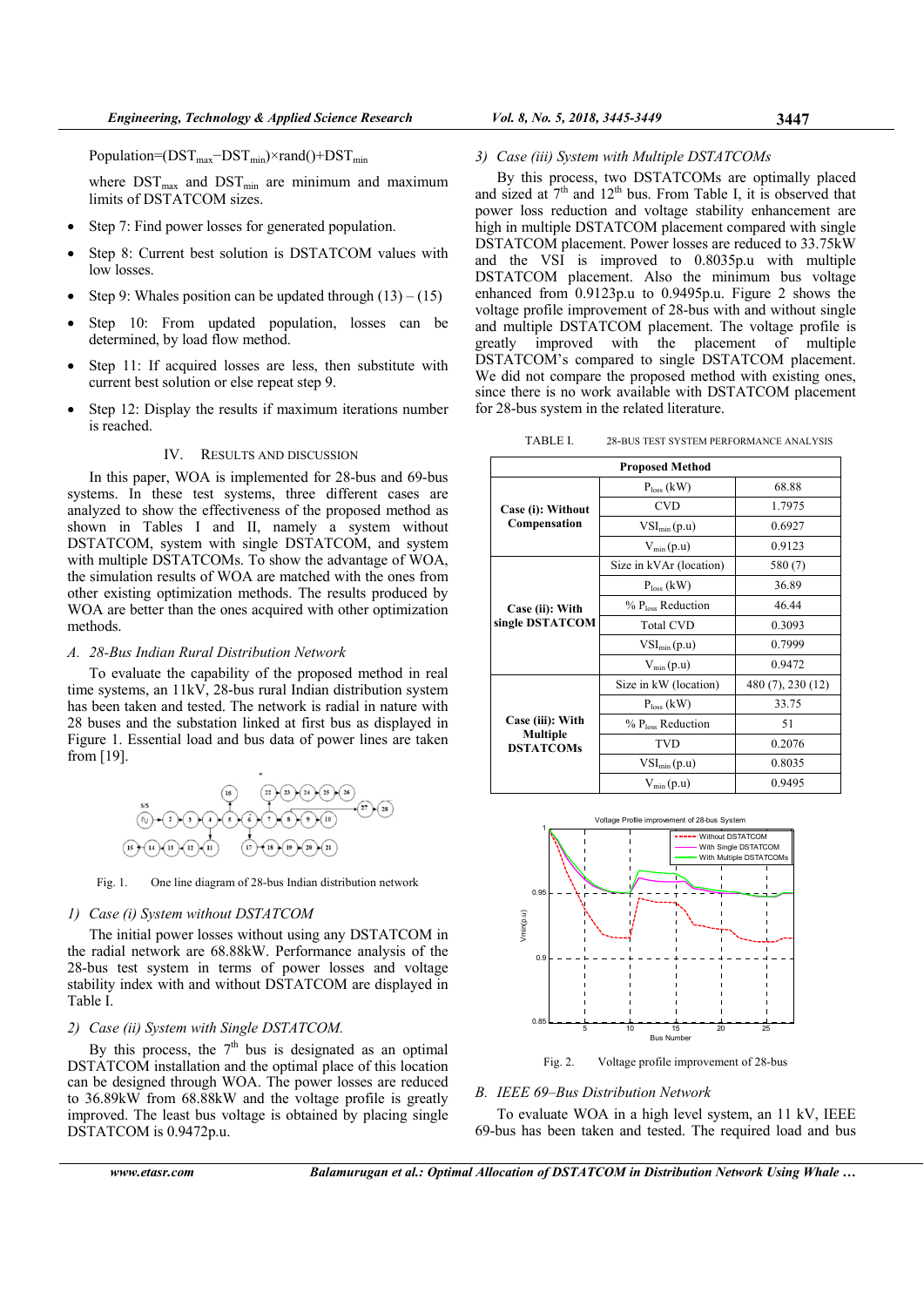data of power lines are taken from [9]. The real and reactive load are 3801kW and 2694.6kVAr and the base values are 100MVA, 12.66KV. The real and reactive power losses of the base case are 225kW and 102.2kVAr. The one line diagram of IEEE 69-bus is depicted in Figure 3. Performance analysis of the IEEE 69-bus test system with and without compensation in terms of power losses, kVAr, VSI, and voltage profile is shown in Table II.



TABLE II. 69-BUS TEST SYSTEM PERFORMANCE ANALYSIS

|                                                         |                               | <b>Proposed</b><br><b>Method</b> | <b>IA</b> [9] | <b>GA [9]</b> |
|---------------------------------------------------------|-------------------------------|----------------------------------|---------------|---------------|
| Case (i): Without<br>Compensation                       | $P_{loss}$ (kW)               | 225                              | 225           | 225           |
|                                                         | <b>Total CVD</b>              | 0.7327                           | 0.7327        | 0.7327        |
|                                                         | $VSI_{min}(p.u)$              | 0.6822                           | 0.6822        | 0.6822        |
|                                                         | $V_{min}(p.u)$                | 0.9090                           | 0.9090        | 0.9090        |
| Case (ii): With<br>single DSTATCOM                      | Size in kVAr<br>(location)    | 1300 (61)                        | 1704(61)      | 1928 (61)     |
|                                                         | $P_{loss}$ (kW)               | 151.09                           | 157.50        | 165.43        |
|                                                         | % P <sub>loss</sub> Reduction | 32.84                            | 30            | 26.47         |
|                                                         | <b>Total CVD</b>              | 0.5162                           |               |               |
|                                                         | $VSI_{min}(p.u)$              | 0.7584                           | 0.7561        | 0.7534        |
|                                                         | $V_{min}(p.u)$                | 0.9389                           | 0.9353        | 0.9380        |
| Case (iii): With<br><b>Multiple</b><br><b>DSTATCOMs</b> | Size in kW (location)         | 350(17),<br>1250 (61)            |               |               |
|                                                         | $Ploss$ (kW)                  | 146.34                           |               |               |
|                                                         | % P <sub>loss</sub> Reduction | 34.96                            |               |               |
|                                                         | <b>Total CVD</b>              | 0.5011                           |               |               |
|                                                         | $VSI_{min}(p.u)$              | 0.7630                           |               |               |
|                                                         | $V_{min}(p.u)$                | 0.9417                           |               |               |

#### *1) Case (i) System without DSTATCOM*

The initial power loss without any compensation is 225kW.

## *2) Case (ii) System with single DSTATCOM.*

In this process, the  $61<sup>st</sup>$  bus is designated for optimal DSTATCOM installation using VSI and the optimal placing of this location can be designed through WOA. The real power loss in this case is reduced to 151.09kW. The minimum bus voltage obtained from this case is 0.9299p.u.

## *3) Case (iii) System with Multiple DSTATCOMs*

In this test case, DSTATCOMs are optimally placed and sized at  $17<sup>th</sup>$ , and  $61<sup>th</sup>$  buses. From Table II, it is observed that power loss reduction and voltage stability enhancement are high in multiple DSTATCOM placement compared with single DSTATCOM placement. The power loss is reduced to 34.96kW which is high compared with case (ii). The stability value of the system is improved from 0.6822p.u to 0.7630p.u. To show its effectiveness, the proposed WOA is compared with IA and GA [9]. It could be concluded that the proposed WOA gives better loss reduction, stability improvement and voltage enhancement compared with existing algorithms.



Fig. 4. Voltage profile improvement of 69-bus system

#### V. CONCLUSION

Whale optimization algorithm has been implemented and tested in Indian 28-bus and IEEE 69-bus radial distribution systems. To find the optimal location of the DSTATCOM, VSI method was used. To find optimal size of DSTATCOM, WOA was used. The power loss was reduced and voltage profile was improved. The proposed method resulted in better power loss reduction and improved the voltage profile than other existing techniques. Hence, the proposed method can be implemented for any distribution system to reduce power loss and enhance voltage profile.

#### **REFERENCES**

- [1] T. Yuvaraj, K. Ravi, K. R. Devabalaji, "DSTATCOM Allocation in the Radial Distribution Network with Different Stability Indices using Bat Algorithm", Ain Shams Engineering Journal, Vol. 8, No. 3, pp. 391-403, 2017
- [2] T. Yuvaraj, K. Ravi, K. R. Devabalaji, "Optimal allocation of DG and DSTATCOM in radial distribution system using cuckoo search optimization algorithm", Modelling and Simulation in Engineering, Vol. 2017, Article ID 2857926, 2017
- [3] K. Somsai, T. Kulworawanichpong, "Modeling, simulation and control of D-STATCOM using ATP/EMTP", IEEE 13th International Conference on Harmonics and Quality of Power, Wollongong, NSW, Australia, September 28 – October 1, 2008
- [4] C. Sumpavakup, T. Kulworawanichpong, "Distribution voltage regulation under three-phase fault by using D-STATCOM", International Journal of Electrical and Computer Engineering, Vol. 2, No. 11, pp. 2492-2496, 2008
- [5] B. M. Repalle, K. M. Rosalina, N. P. Kumar, "Fuzzy logic based optimal location and sizing of DSTATCOM in radial distribution systems", International Journal of Advanced Technology in Engineering and Science, Vol. 2, No. 8, pp. 122-129, 2014
- [6] G. Ledwich, A. Ghosh, "A flexible DSTATCOM operating in voltage or current control mode", IEE Proceedings-Generation, Transmission and Distribution, Vol. 149, No. 2, pp. 215-224, 2002
- [7] I. Wasiak, R. Mienski, R. Pawelek, P. Gburczyk, "Application of DSTATCOM compensators for mitigation of power quality disturbances